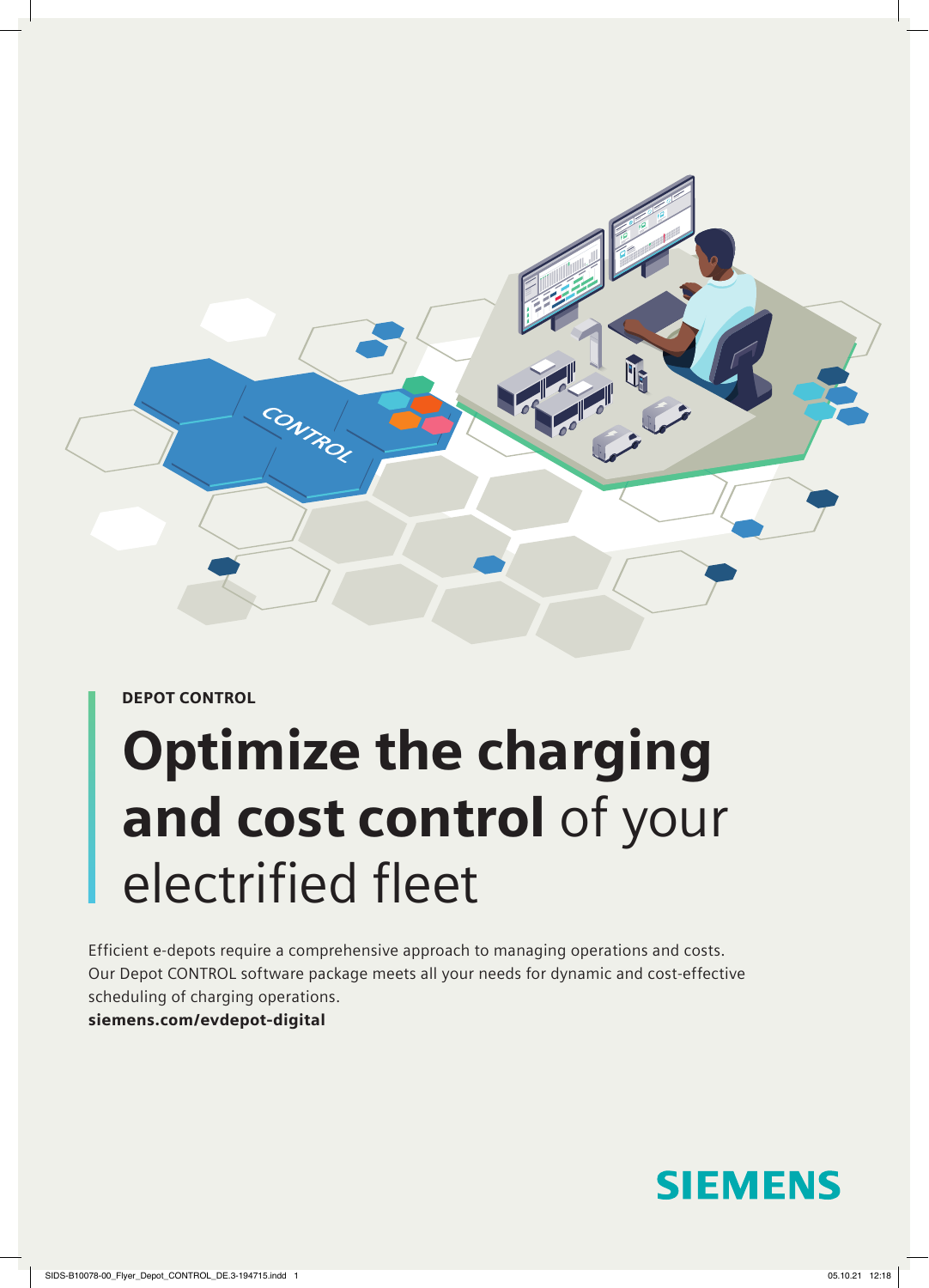DIGITAL SOLUTIONS FOR BEST-IN-CLASS DEPOT EFFICIENCY

## Adaptive charging control based on schedule, power constraints, and energy prices

Complementing our digital software solutions in the Depot CONNECT package, Depot CONTROL puts energy-efficient and dynamic optimization of e-fleet charging at your fingertips.

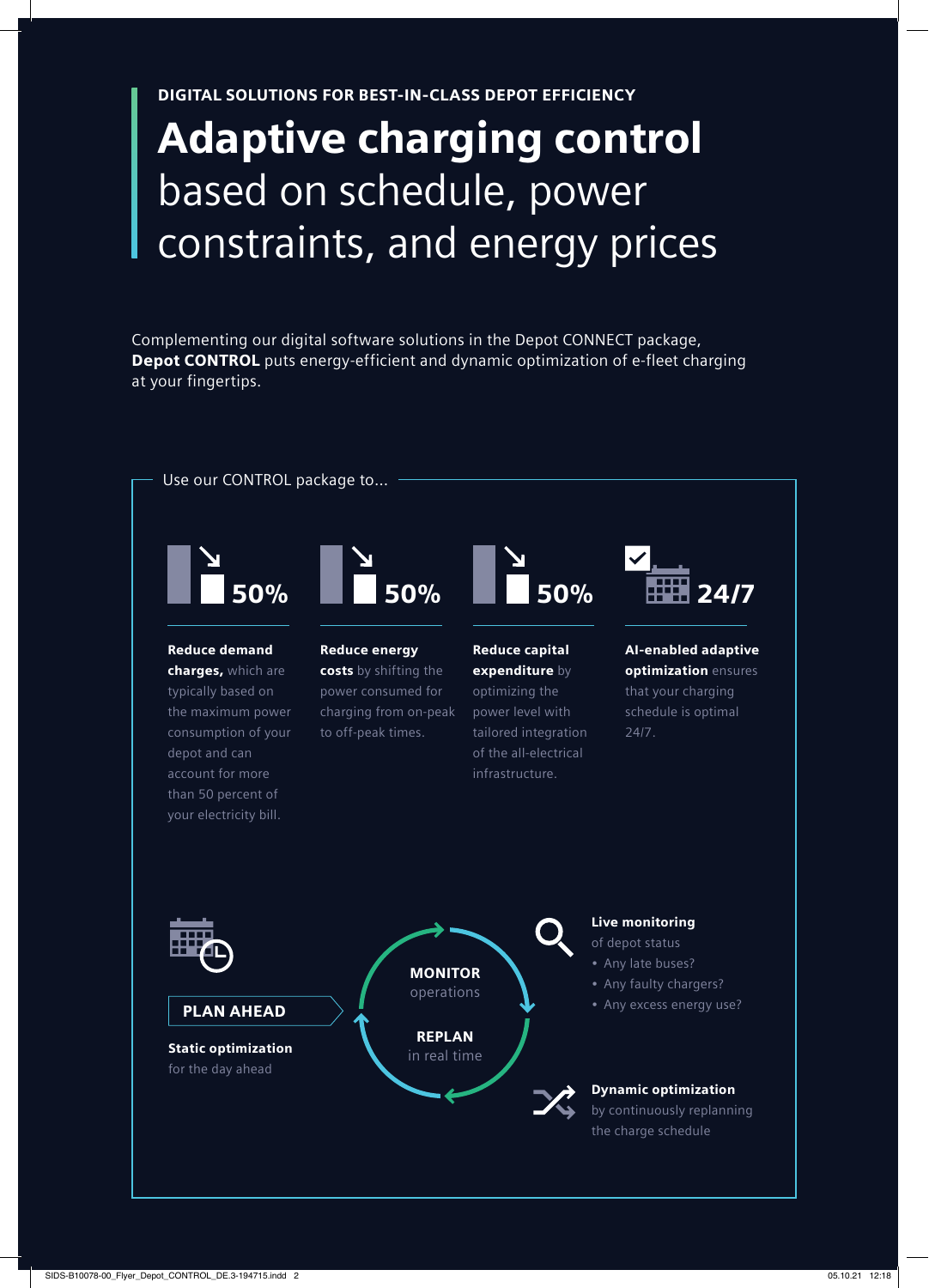

*Combine optimized smart charging with* AI-driven scheduling

While smart charging reduces the electricity cost and ensures the required state of charge of your fleet, AI-driven optimization provides the right energy at the required charging time at a reduced cost and

no power **high power** 

### **Continuous live monitoring of the charge status**

 $\Omega$ 

energy cost.



Depot CONTROL shows you live if and when your vehicles return on schedule to the correct parking positions and with the planned charge status. At the same time, it keeps an eye on the state of your



22:00 02:00 06:00 10:00

reduced power demand – per vehicle. When combined, the individually optimized charging profiles deliver the best possible power point and/or

chargers and on any changes in energy prices or power constraints. This means that you can modify and optimize your charge plan in a timely manner, if required. *Make sure your charge plan works as expected –*  at any time

### **Dynamic replanning** based on the actual situation



Coming soon: Our Depot CONTROL software package will also support you with a self-learning feature that helps you adapt your charge plan in real time based on the current status of operations.



This means that you can continuously optimize the schedule of your chargers so that the depot is always operating at the lowest possible cost/power ratio. *Optimize your charge plan using* adaptive self-learning

Contact us [Learn more about our smart software solutions for e-depots.](mailto:marketing.emobility.si%40siemens.com?subject=)